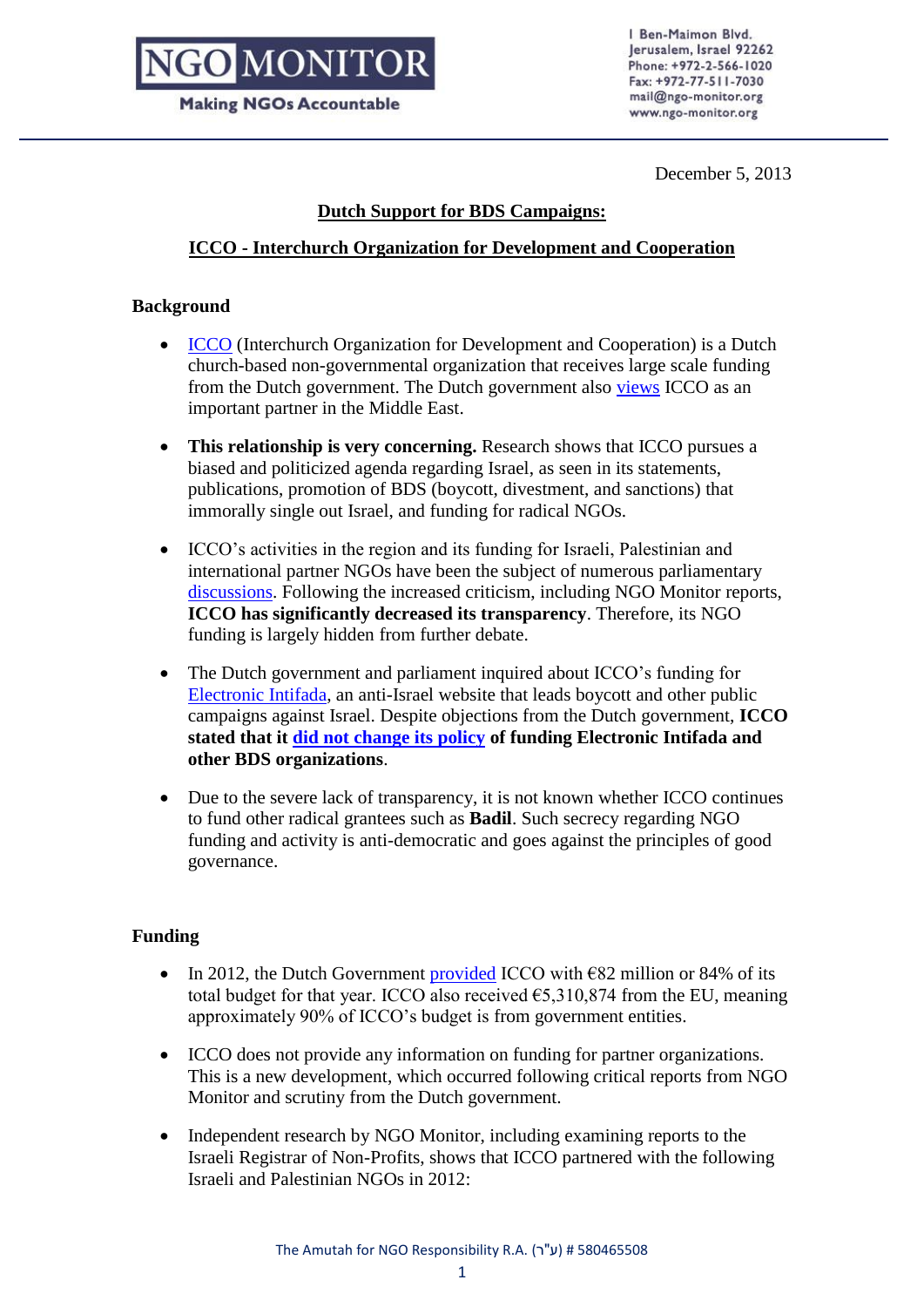## **NGO MONITOR**

I Ben-Maimon Blvd. lerusalem, Israel 92262 Phone: +972-2-566-1020 Fax: +972-77-511-7030 mail@ngo-monitor.org www.ngo-monitor.org

|  |  | <b>Making NGOs Accountable</b> |  |
|--|--|--------------------------------|--|
|--|--|--------------------------------|--|

| <b>NGO</b>                           | <b>Amounts in New Israeli Shekels (NIS)</b> |
|--------------------------------------|---------------------------------------------|
| Addameer                             | Undisclosed                                 |
| Al Haq                               | Undisclosed                                 |
| Breaking the Silence                 | 153,541                                     |
| B'Tselem                             | 245,290                                     |
| <b>Coalition of Women for Peace</b>  | Undisclosed                                 |
| Defence for Children International - | Undisclosed                                 |
| Palestine Section (DCI-PS)           |                                             |
| <b>PCATI</b>                         | Undisclosed                                 |
| Zochrot                              | Undisclosed                                 |

### **Examples of ICCO's NGO Partners:**

- [Coalition of Women for Peace \(CWP\):](http://www.ngo-monitor.org/article/coalition_of_women_for_peace) CWP is a leader of BDS campaigns, particularly via the "Who Profits" project. The ["Who Profits"](http://www.whoprofits.org/) website serves as an "online database and information centre," initiated "in response to the Palestinian call for boycott, divestment and sanctions (BDS) on Israel," which identifies targets for BDS activism. CWP officials have been [photographed](http://www.ngo-monitor.org.il/data/images/Image/cwppflp.jpg) holding a flag of the Popular Front for the Liberation of Palestine – an EU-recognized terrorist organization responsible for numerous attacks against civilians.
- [Defence for Children International –](http://www.ngo-monitor.org/article/defence_for_children_international_palestine_section_dci_ps_summary_report_on_political_advocacy_and_credibility_of_allegations) Palestine Section (DCI-PS): DCI-PS's [stated](http://www.dci-palestine.org/content/organisation-profile)  [mission](http://www.dci-palestine.org/content/organisation-profile) is "Promoting and protecting the rights of Palestinian children in accordance with the United Nations Convention on the Rights of the Child (UNCRC), as well as other international, regional and local standards." However, the NGO is very active in wider anti-Israel political campaigns, including [promoting](http://www.dci-pal.org/english/display.cfm?DocId=1152&CategoryId=1)  [the return](http://www.dci-pal.org/english/display.cfm?DocId=1152&CategoryId=1) of Palestinian refugees to Israel and "war crimes" accusations at the United Nations Human Rights Council. The organization is also active in BDS campaigns, [lobbying for sanctions](http://www.dci-pal.org/english/display.cfm?DocId=1498&CategoryId=1) targeting Israel.
- [Zochrot:](http://www.ngo-monitor.org/article/zochrot) This Israeli NGO seeks to "raise public awareness of the Palestinian Nakba…The memory and responsibility that the Jewish public should take on the Palestinian Nakba are basic conditions to peace between people, but it is not enough. Along with it, the rights of the refugees to return must be accepted." This [agenda](http://zochrot.org/en/menu/%D7%96%D7%95%D7%9B%D7%A8%D7%95%D7%AA/%D7%9E%D7%99-%D7%90%D7%A0%D7%97%D7%A0%D7%95) is equivalent to calling for the elimination of Israel as the nation-state of the Jewish people. Zochrot also [accuses Israel](http://lib.ohchr.org/HRBodies/UPR/Documents/Session3/IL/BADIL_ISR_UPR_S3_2008_BADILResourceCenterforPalestinianResidencyandRefugeeRights_Etal_uprsubmission.pdf) of "ethnic cleansing" and "forcible displacement and dispossession of the Palestinian people."
- Due to ICCO's severe lack of transparency, it is not possible to know if it still funds radical organizations such as Badil. Badil has been involved with [antisemitic](http://www.ngo-monitor.org/article/badil_s_antisemitic_cartoon_questions_for_danchurchaid_trocaire_and_funders)  [incidents,](http://www.ngo-monitor.org/article/badil_s_antisemitic_cartoon_questions_for_danchurchaid_trocaire_and_funders) as well as demonizing language, such as ["Israel's colonial apartheid](http://www.badil.org/en/press-releases/135-2010/2140-majdal-43-release)  [regime,](http://www.badil.org/en/press-releases/135-2010/2140-majdal-43-release)" "state-sponsored racism," and ["systematic ethnic cleansing.](http://www.un.org/webcast/unhrc/archive.asp?go=081016)"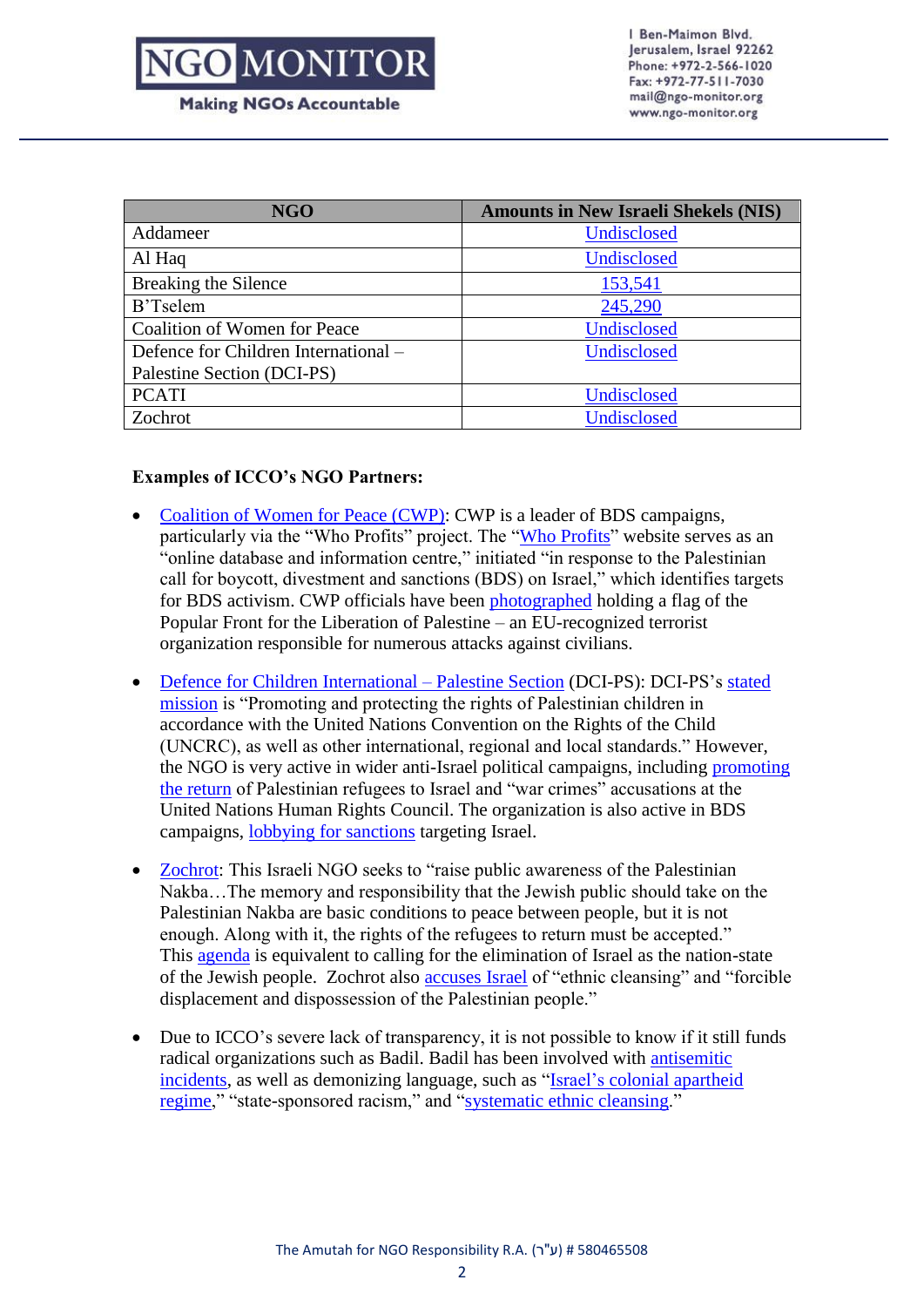## **D**MONITO

I Ben-Maimon Blvd. lerusalem, Israel 92262 Phone: +972-2-566-1020 Fax: +972-77-511-7030 mail@ngo-monitor.org www.ngo-monitor.org

#### **Making NGOs Accountable**

### **ICCO and BDS:**

- In a Dutch Foreign Ministry press release, then Foreign Minister Uri Rosenthal [stated](http://www.rijksoverheid.nl/nieuws/2011/01/13/rosenthal-heeft-pittig-gesprek-met-icco.html) that supporting boycotts targeting Israel is in "direct contrast to Dutch policy." Likewise, ["calls for boycott do not contribute"](http://www.rijksoverheid.nl/bestanden/documenten-en-publicaties/kamerstukken/2011/08/22/beantwoording-vragen-over-de-door-het-israelische-parlement-aangenomen-antiboycotwet/beantwoording-vragen-over-de-door-het-israelische-parlement-aangenomen-antiboycotwet.pdf) to "Dutch efforts…with regard to the peace-process." In addition, the [Dutch government](https://zoek.officielebekendmakingen.nl/kst-23432-351.html?zoekcriteria=%3fzkt%3dEenvoudig%26pst%3d%26vrt%3disrael%2betiketten%26zkd%3dInDeGeheleText%26dpr%3dAfgelopenDag%26sdt%3dDatumBrief%26ap%3d%26pnr%3d1%26rpp%3d10&resultIndex=3&sorttype=1&sortorder=4) "is not in favor of a ban on the import of goods from settlements **or measures leading to a boycott of these goods.**" In contrast, ICCO promotes BDS efforts in a number of ways.
- ICCO has attempted to [justify](http://www.icco.nl/nl/linkservid/06168C20-0F38-F030-B155B5648B6D289E/showMeta/0/) BDS initiatives, which immorally single out Israel, as a "peaceful and legal way of trying to end [the Israeli occupation of Palestinian territories]."
- ICCO is a [supporter](http://www.eenanderjoodsgeluid.nl/index.asp?navitemid=73&type=3&item=3223http://www.kairospalestine.ps/?q=node/22) of the Kairos Palestine document, which calls for BDS against Israel and denies the Jewish historical connection to Israel. On October 2011, ICCO representatives met with Kairos Palestine officials to [discuss](http://www.kairospalestine.ps/?q=node/22) "ways of promoting the document."
- Supports NGOs that are leaders in international boycott campaigns against Israel, including the Coalition of Women for Peace, Badil, Electronic Intifada, and DCI-PS.
- In the last two years, ICCO has jointly written two major publications promoting BDS and identifying companies to be targeted by international activists.
	- In April 2013, ICCO and two other Dutch NGOs published a [report,](http://icco.nl/nl/linkservid/1D72A8EA-B208-3BF1-34E2972CD36E4613/showMeta/0/) "Dutch Economic Links to the Occupation." This report alleges "trade and investment relationships between companies located in Israeli settlement or profiting from the occupation of the Palestinian territories and the Golan Heights on the one hand, and the Netherlands on the other hand."
	- In 2012, together with another 21 European NGOs, ICCO published ["Trading](http://www.fidh.org/IMG/pdf/trading_away_peace_-_embargoed_copy_of_designed_report.pdf)  [Away Peace: How Europe Helps Sustain Illegal Israeli Settlements.](http://www.fidh.org/IMG/pdf/trading_away_peace_-_embargoed_copy_of_designed_report.pdf)" In this report, the NGOs repeat the BDS agenda, calling on the EU and national governments to wage political warfare through various forms of economic sanctions on Israel. Proposals of this report include: "ban imports of settlement products," "prevent financial transactions to settlements and related activities," and "exclude settlement products and companies from public procurements tenders and other forms of economic sanctions." Many of the recommendations are phrased in a vague and expansive manner, belying claims of a "targeted boycott." For further analyses of this report, click [here.](http://www.ngo-monitor.org/article/_trading_away_peace_how_biased_political_ngos_fuel_conflict)

#### **ICCO and Electronic Intifada:**

 [Electronic Intifada](http://ngo-monitor.org/article/electronic_intifada) (EI) is an online media outlet active in promoting the Palestinian agenda with news articles and commentary containing highly inflammatory and offensive rhetoric.